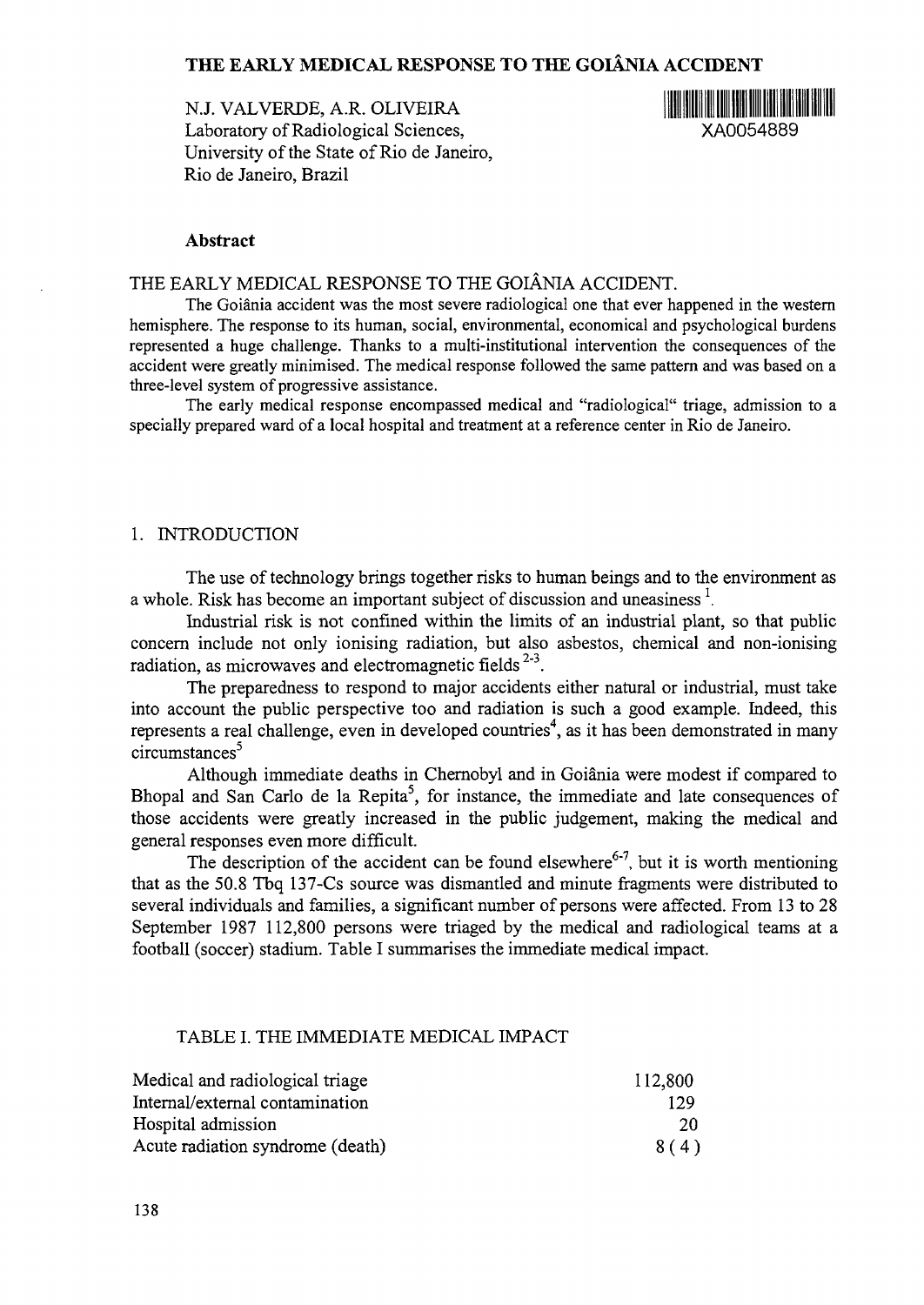#### 2. THE EARLY MEDICAL RESPONSE

As soon as the accident was recognised by the Brazilian National Nuclear Energy Commission (CNEN) a number of professionals were summoned to Goiania (most with CNEN, FURNAS — the largest Brazilian power utility and the Navy). Three of them were physicians specialising in Radiation Medicine whose immediate tasks were to triage victims, to deliver first aid and conventional therapy and to decontaminate, both internally and externally. This mission was accomplished on a round the clock basis and very difficult, not only because at the magnitude of the emergency, but also in virtue of a strike of health personnel in Goiania. Besides, "radiophobia" precluded any initial help to the attending physicians. The severity of some medical conditions and associated psychological  $\det$  disturbances were additional difficulties<sup>8-9-10</sup>.

The medical response was based on a three-level system in accordance to the standard "Facilities and Medical Care for On-Site Nuclear Power Plant Radiological Emergencies" by the American Nuclear Society<sup>11</sup> that is adopted by FURNAS at its Angra dos Reis Nuclear Power Plant.

Medical care was delivered at each of the levels in accordance to the severity of the skin injuries, the contamination burden and the degree of bone marrow depression, as next described.

a) The FIRST LEVEL took place at the OLYMPIC STADIUM in Goiania and consisted of the medical evaluation of the victims, considering their triage and reference to another level of assistance. In such a way, not only the observation of local (skin) injuries and external counting through portable monitors were useful tools, but also the existence of any of the prodomal manifestations of the acute radiation syndrome — ARS (nausea, vomiting, anorexia, etc.). Also clinical and laboratory findings, like alopecia and low blood counts, helped in determining the destiny of the patients.

Those with external contamination were decontaminated using neutral warm water lavage with neutral soap. Reassurance of individuals with minor or no exposure or contamination was a procedure at this level.

An extension of the first level was the INSTITUTE FOR THE PROTECTION OF MINORS (FEBEM), used on an out-patient basis for those who had had only minor external or internal contamination, but who had their houses interdicted, adding a social character to this level.

b) The SECOND LEVEL occurred at the GOIÂNIA GENERAL HOSPITAL - GGH where a special ward was prepared with contamination control. Immediately the location was divided into a "free area" (no contamination expected), a "supervised area" (a radiation control point) and a "controlled area", were patients were admitted.

During September 30 and the dawn of the next day the three physicians in charge reevaluated the patients at HGG. Six of them were selected and removed by air on October 1 to MARCILIO DIAS NAVAL HOSPITAL - MDNH in Rio de Janeiro, accompanied by one of the doctors. These patients were elected for removal in virtue of the severity of local lesions, the ARS manifestations and in one case because of probable massive internal contamination, confirmed later<sup>12</sup>.

c) As aforementioned, victims with the most severe conditions were referred to MDNH (THIRD LEVEL). Both in GGH and MDNH treatment focused on local injuries (topical creams, use of analgesics and opiates, debridement and surgery at a later stage), on the ARS and different degrees of bone marrow depression (reverse isolation, gut sterilisation,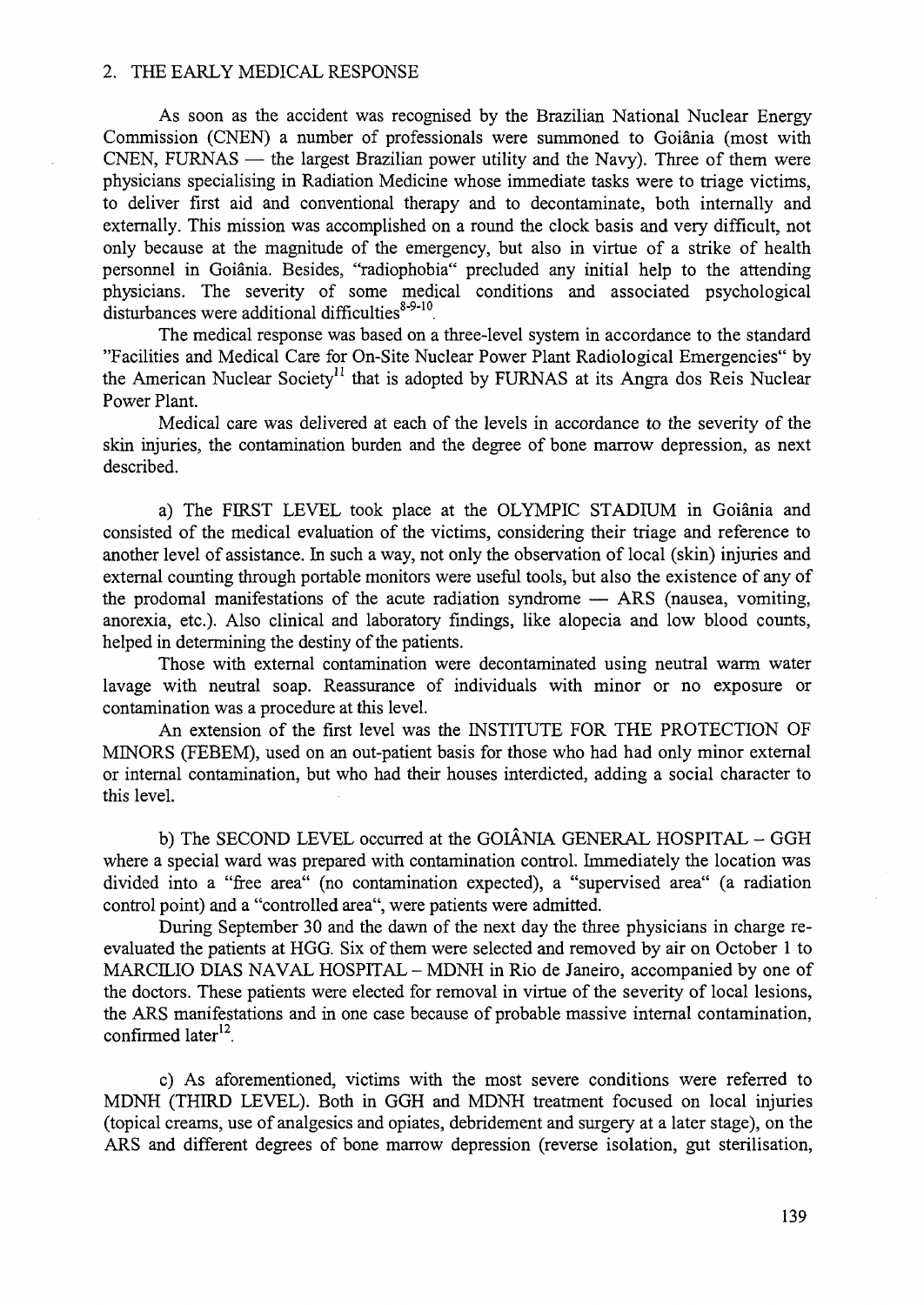prophylactic and curative antibiotics, blood and derivates transfusions — as platelets concentrates and the use of a bone marrow stimulant factor —  $GM-CSF^{13}$  and also on the decorporation of caesium with the use of Prussian Blue<sup>6-7-9-10</sup>.

One patient had his right forearm amputated at MDNH in a life saving procedure.

# 3. CONCLUSIONS

Although not producing a large immediate death toll, the Goiania misadventure caused a very impressive public impact, in virtue of its social, economical, ambiental and political aspects too.

The accident highlighted the need for well designed plans to respond to mass disasters of any kind. The implementation of a medical response in Goiania based on a three level system was an important factor in mitigating the consequences of the casualty. This was one of the reasons why the University of the State of Rio de Janeiro and its Laboratory of Radiological Sciences - LSR have recently submitted to the Brazilian Health Ministry a similar medical plan to be triggered in radiation emergencies. This plan has been approved and is to be implemented on a nation-wide basis.

The continuous training of emergency personnel on radiation issues is one of LSR's goals "Radiophobia" was an important initial mishap in Goiania and this kind of problem can only be overcome by means of education and training.

Medically, many lessons stemmed from the Goiânia experience 14. Amongst them, the unique large use of Prussian Blue and its comprobatory effect in decorporating caesium. Also the first administration of GM-CSF in a radiation accident can be mentioned although its use in a late stage of the bone marrow depression precluded any conclusion of its effectiveness in that occasion.

Finally, it must be stressed how valuable the multi-institutional and international participation was, the latter consisting of medical advising, parallel laboratory testing and the supply of special drugs such as GM-CSF.

### **REFERENCES**

- [1] LEWIS, H.W., Technological Risk, First edition, New York, W.W. Norton and Company (1990) 3-11.
- [2] DUCALTMAN, A.M., Occupational Physicians and Environmental Medicine, J. Occup. Med., 35 (1993) 251-259.
- [3] DELTART, R.Y., Accepting the Environmental Medial Challenge, J. Occup. Med., 35 (1993)265-266.
- [4] KELLY, R.B., Industrial Emergency Preparedness, New York, Van Nostrand Reinhold  $(1989)$  1-9.
- [5] INTERNATIONAL ATOMIC ENERGY AGENCY (IAEA), Bulletin 2 (1987).
- [6] The Goiânia Radiation Accident, Health Physics, 60 (1991).
- [7] INTERNATIONAL ATOMIC ENERGY AGENCY, The Radiological Accident in Goiania, Vienna (1988).
- [8] The Medical Basis for Radiation Accident Preparedness HI. The Psychological Perspective, (RICKS, R.C., et al, Eds.), New York, Elsevier (1991).
- [9] VALVERDE, N.J., CORDEIRO, J.M., et al., The Acute Radiation Syndrome in the 137-Cs Brazilian accident, 1987, (RICKS, R.C., FRY, S.A., Eds.), The Medical Basis for Radiation Accident Preparedness II, New York, Elsevier (1990) 89-107.